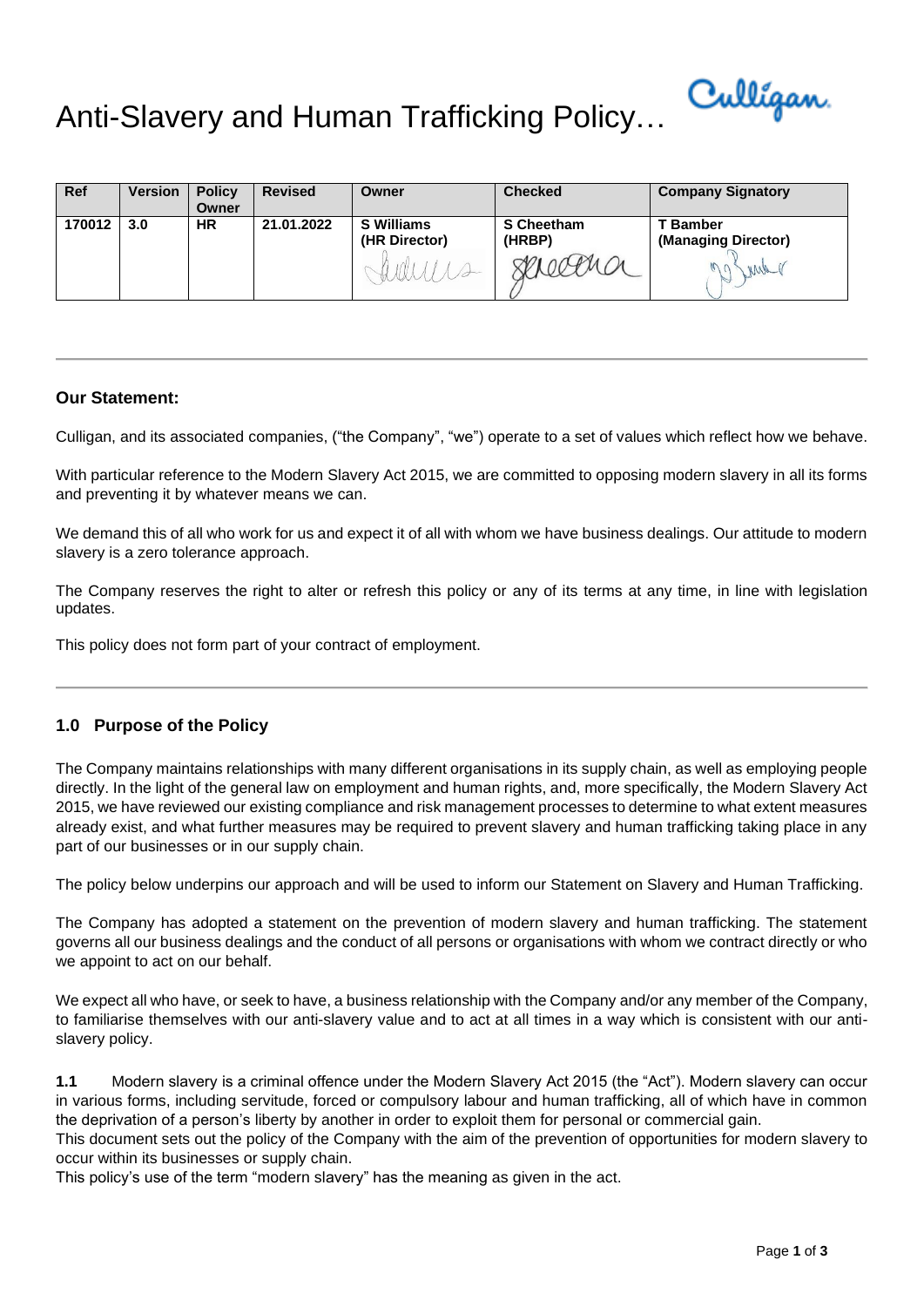**1.2** As a Company, we have a zero-tolerance approach to modern slavery. We are committed to acting ethically and with integrity in all our business dealings and relationships and to implementing and enforcing effective systems and controls to ensure modern slavery is not taking place anywhere in our own businesses or those of our suppliers.

### **2.0 Steps for the Prevention of Modern Slavery**

- **2.1** We are committed to ensuring there is transparency in our own business and in our approach to tackling modern slavery throughout our supply chain, consistent with our disclosure obligations under the Modern Slavery Act 2015.
- **2.2** We expect the same high standards from all of our contractors, suppliers and other business partners, and we are always evolving and updating our contracting processes to include specific prohibitions against the use of forced, compulsory or trafficked labour, or anyone held in slavery or servitude, whether adults or children We expect our suppliers to hold their own suppliers to the same high standards.
- **2.3** All team members have an obligation to familiarise themselves with our procedures to help in the identification and prevention of modern slavery and to conduct business in a manner such that the opportunity for and incidence of modern slavery is prevented. Adherence to this policy forms part of all team members' obligations under their contract of employment.

Whilst recognising our statutory obligation to set out the steps we have taken to ensure that modern slavery and human trafficking is not taking place in our supply chain, we acknowledge that we do not control the conduct of individuals and organisations in our supply chain.

### **3.0 Responsibility for the Policy**

- **3.1** Ultimate responsibility for the prevention of modern slavery rests with the Company's Leadership Team. The Directors of the company have overall responsibility for ensuring this policy and its implementation comply with our legal and ethical obligations.
- **3.2** However, Managers at all levels are responsible for ensuring those reporting to them understand and comply with this policy and are given adequate guidance on the issue of modern slavery.
- **3.3** All team members "employees" have a duty of care to report any concerns regarding issues of modern slavery or human trafficking using the Company Whistleblowing policy, available from the Company intranet.

# **4.0 Actions to report Modern Slavery or Human Trafficking**

**4.1** The Company Whistleblowing policy is intended to provide guidance on how concerns can be communicated to the Company. Concerns about suspected modern slavery associated with the Company or our suppliers may be reported by team members in this manner.

The Whistleblowing policy applies to team members and may be found as a separate policy available on the Company's intranet site and from HR. The nature of the complaint will determine the Company's next course of action.